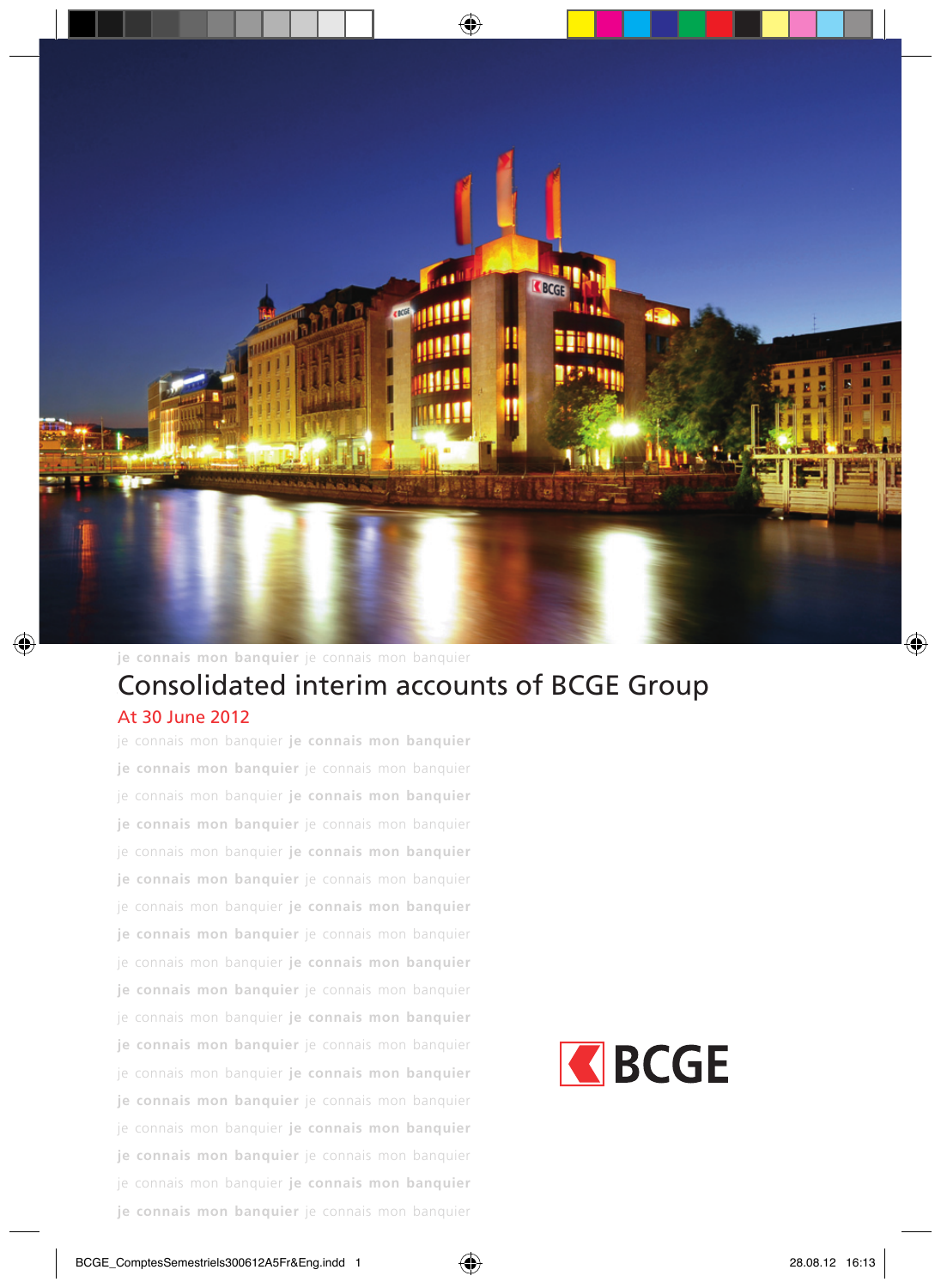The Banque Cantonale de Genève (BCGE) has seen a strong expansion in its profitability during the 1st half 2012 despite the unstable financial environment. Revenue momentum (+7.8%), coupled with the reduction in operating expenses (-1.5%), confirms the relevance of its diversified business model. The productivity and profitability indicators reflect the bank's sound commercial and financial standing. Gross profit has increased by CHF 14.6 million (+ 26.3%) to CHF 70.2 million. Net profit stands at CHF 36.5 million (+ 31.6%) after allocation to the Reserves for general banking risks.

#### Steady balance sheet growth

For the fifth consecutive year, the balance sheet total has moved up, now totalling CHF 16.9 billion (+6.2% in June 2012 compared with December 2011)

#### Sharp rise in net operating income

Despite the unstable financial and stock market environment, the BCGE's business model, diversified and with an international presence, is asserting itself and the bank is structurally improving its profitability. Its economic profit (result before extraordinary items and taxes) has moved up by CHF 10 million (+28.3%) to CHF 45.2 million thanks to increased revenue and reduced operating expenses. Productivity and profitability indicators are among the best within the banking sector. Its productivity is highlighted by a drop of nearly 6 percentage points in the cost/income ratio to 60.6%. Its return on equity of 7% (+1.3 percentage point) bears out the excellent capital yield. Its gross profit has benefited from revenue momentum and has increased by CHF 14.6 million (+26.3%) to CHF 70.2 million, with net profit totalling CHF 36.5 million (+CHF 8.8 million). All income sources are underpinned by the quality of the interest margin, the high volume of commissions and business lending. Expenses can be held in check thanks to the recent technological investments.

#### Revenues have risen

The bank's various activities have all played a part in the revenue increase. The interest margin has been well protected in what has been a difficult rates context. It has been held at 1.29% thanks to a targeted growth in lending and effective ALM. Commissions have been influenced positively by the growth in retail banking and international trading, while the volume of foreign exchange trading operations has increased.

#### Encouraging rise in assets under management and administration, and mortgages

Assets under management and administration moved up to CHF 18.5 billion (+0.4 billion) during the first half 2012. The bank's choices in terms of investment philosophy are proving to be appropriate given current market conditions. As a result, management mandates and investments funds have delivered high-quality performance. Overall, BCGE customers are extremely attached to capital preservation and generally opt for safe investment profiles.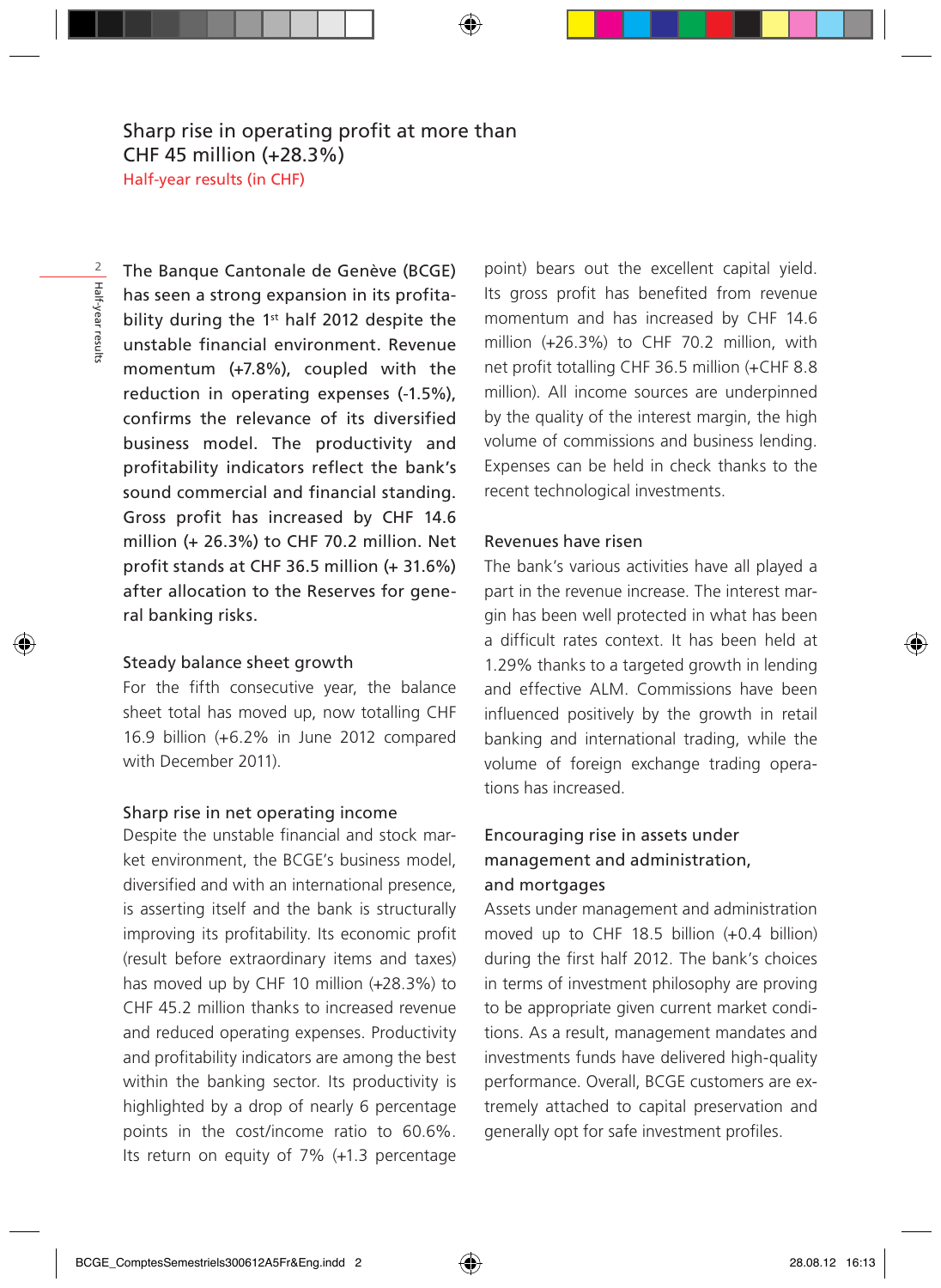The Genevan economy: mission accomplished

The BCGE has increased its market share on several fronts while still retaining priority focus on risk and margin quality. Mortgages have progressed in a targeted manner to nearly 9 billion. Lending to business and private customers has reached the substantial level of CHF 12.8 billion.

#### Growth in commission income thanks to business diversity

Commission income (+3.1%) reflects the increased competitiveness of the bank which, for several years now, has been intensifying its efforts on consultancy and management activities (less equity-hungry). The 7.2% rise in commission income from lending is an indication of the dynamism of Global Commodity Finance activities. Commission on securities has held up well thanks to the positive trend of private banking. The density of use of everyday banking facilities is constantly rising.

#### Reduction in operating expenses

Total operating expenses (payroll and other expenses) fell by CHF 1.7 million (-1.5%). The effectiveness of savings programmes and the efforts undertaken in recent years have delivered positive results.

#### Optimum use of equity

The bank's equity was strengthened as at 30 June by the allocation of CHF 18 million to the Reserves for general banking risks. The bank has generated more than CHF 233 million of additional equity since the introduction of Basle II in 2006. Consolidated equity coverage stands at 12.7% above Swiss standard Basle II requirements. The rise in this ratio also reflects the strong growth in lending allocated to the economy since 2006 (+4.1 billion).

#### Rating by Standard & Poor's confirmed

Standard & Poor's rating for the BCGE, raised on 12 December 2011 to A+/A-1/Stable, was confirmed on 3 July 2012. It confirms the BCGE's position as one of the safest Swiss and European banks.

#### A constantly rising number of shareholders

At end-June 2012, the bank had 11,650 shareholders, of whom 11,371 are private customers (578 additional private «shareholding customers"). This figure illustrates the attachment of Genevans, Swiss and foreign customers to the BCGE, to the values it stands for and its specificity on the Swiss banking market. The body of private shareholders is very diverse: 82% own between 1 and 25 shares. 601 members of BCGE staff, 76% of total staff, are shareholders.

#### The BCGE share has upside growth potential

Market capitalisation represents 71% of equity. The BCGE share (CHE 205.9 as at 30 June 2012) has been outperforming the Swiss bank share sector since 2007 (cf. performance of the Swiss Performance Index and the SWX BANKS Index); it constitutes a high-quality defensives stock, whose book value per share has gained 3.3% at CHF 297.6.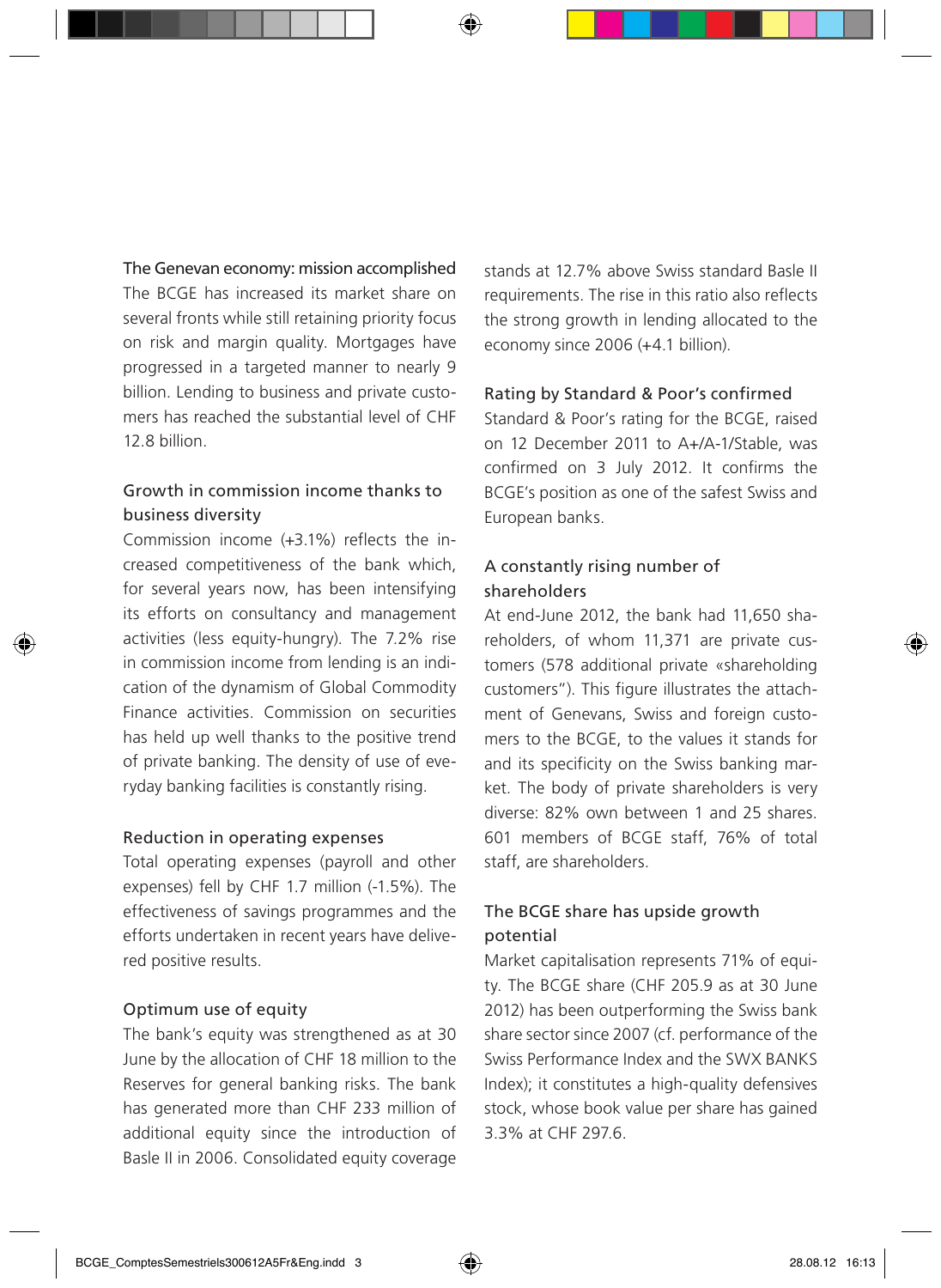#### A full range of investment funds

In order to meet the multiple needs of its customers and to adapt its offer to a changing stock market context, the BCGE has revised its range of BCGE Synchrony funds. There are now 28 investment funds (representing a total of some CHF 750 million invested). Among them, the BCGE Synchrony All Caps CH (management based on macroeconomic analysis targeting the best shares on the Swiss market, across all market segments) was launched during the first half of 2012.

#### Technological innovation

BCGE 1816, the on-line stock market trading system has surpassed the major 1,000 mark in terms of the number of investors (+17%). At the same time, the volume of on-line trading deposits has increased significantly (+31.5%). This integrated account and payment management platform offers preferential brokerage fees and easy access to all the site's financial information (yourmoney.ch).

#### A comprehensive range of business services

Always focussed on its mission to contribute to the development of the canton, the BCGE is supported by Capital Transmission S.A., Geneva, a wholly-owned subsidiary of the bank, with investment capital of CHF 50 million for financing business transfer transactions (LBO, MBO) and company expansion operations. To date, Capital Transmission S.A. has invested CHF 16 million in six promising companies in a variety of areas (temporary employment, remote training, IT advisory and technical services, home selling, avionics, train automation solutions).

#### Strategic priorities 2012

During the first half-year, and as referred to above, the bank has focused on its four priority areas of strategic development:

- asserting its role as a key partner in the regional economy
- selective growth of mortgage lending
- targeted growth of private banking
- improving operational productivity.

#### Prospects

Today, the bank has high commercial expansion potential. However, the regulatory equity requirements mean that the bank will have to restrict growth in some business areas. Persistently low rates will continue to weigh on banks' interest margins. The BCGE is able to protect its margin by a policy of selectivity with respect to new business and dynamic ALM. Commission income should hold up at a level similar to that achieved in the 1st half. The financial strength of the bank reinforces its attractiveness for deposits and private banking. For the 2012 financial year, the BCGE is expecting better results than those of last year, so long as the financial and economic environment does not markedly worsen in the coming months.

*English translation of the French official version.*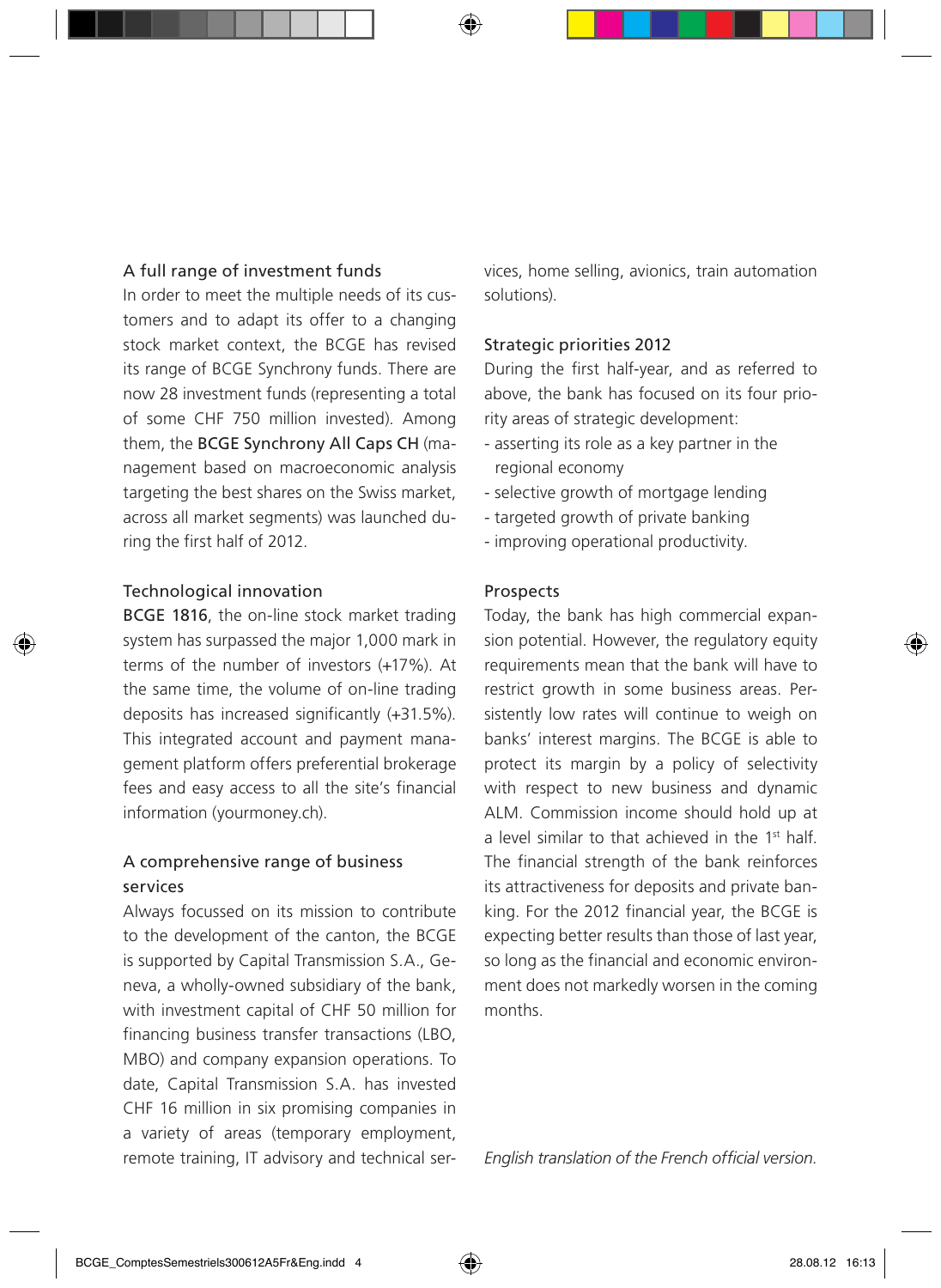## Deloitte.

Deloitte SA Route de Pré-Bois 20 Case Postale 1808 CH-1215 Genève 15

Tél: +41 (0)22 747 70 00 Fax: +41 (0)22 747 70 70 www.deloitte.ch



**Review report** 

To the Board of Directors of Banque Cantonale de Genève, Geneva

In accordance with the terms of our engagement, we have reviewed the consolidated interim accounts for Banque Cantonale de Genève Group comprising of balance sheet and income statement for the period from January 1 to June 30, 2012.

These consolidated interim accounts are the responsibility of the Board of directors whereas our responsibility is to issue a report on these consolidated interim accounts based on our review.

We conducted our review in accordance with the Swiss Auditing Standard 910 (SAS 910) Review Engagements. This Standard requires that we plan and perform the review to obtain moderate assurance as to whether the consolidated interim accounts are free of material misstatements. A review is limited primarily to inquiries of the Group's personnel and analytical procedures applied to consolidated financial data and thus provides less assurance than an audit. We have not performed an audit and accordingly, we do not express an audit opinion.

Based on our review, nothing has come to our attention that causes us to believe that the consolidated interim accounts (balance sheet and income statement) do not give a true and fair view of the financial position and the results of operations of Bangue Cantonale de Genève Group in accordance with accounting rules for banks and Swiss law.

**Deloitte SA** 

andre Buga

Licensed audit expert Auditor in charge

**Myriam Meissner** Licensed audit expert

Geneva, August 9, 2012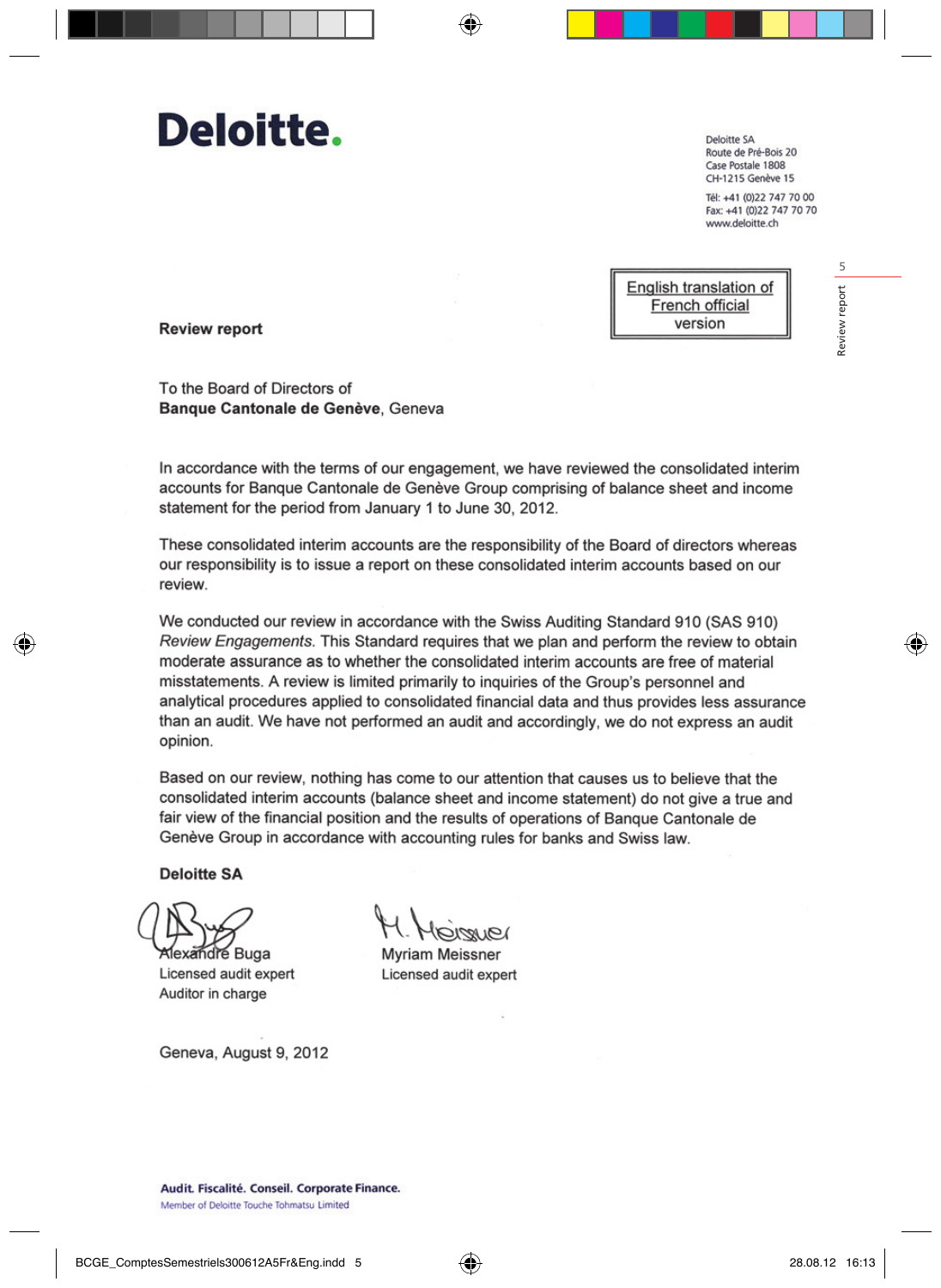#### BCGE Group balance sheet Consolidated

|                                                   | 30.06.2012     | 31.12.2011            | Variation    |  |
|---------------------------------------------------|----------------|-----------------------|--------------|--|
|                                                   | in CHF 1,000   | in CHF 1,000          | in CHF 1,000 |  |
| <b>ASSETS</b>                                     |                |                       |              |  |
| Cash                                              | 1'331'271      | 398'040               | 933'231      |  |
| Money-market instruments                          | $\overline{4}$ | 5                     | $-1$         |  |
| Due from banks                                    | 811'625        | 904'591               | $-92'966$    |  |
| Due from clients                                  | 3'843'088      | 4'099'269             | $-256'181$   |  |
| Mortgages                                         | 8'989'241      | 8'765'073             | 224'168      |  |
| Securities and precious metals trading portfolios | 24'402         | 22'372                | 2'030        |  |
| Financial investments                             | 1'384'660      | 1'207'881             | 176'779      |  |
| Investments consolidated by equity method         | 19'219         | 21'020                | $-1'801$     |  |
| Fixed assets                                      | 190'163        | 197'628               | $-7'465$     |  |
| Intangible assets                                 | 720            | 6'531                 | $-5'811$     |  |
| Accrued income and prepaid expenses               | 47'925         | 44'729                | 3'196        |  |
| Other assets                                      | 213'156        | 203'825               | 9'331        |  |
| <b>Total assets</b>                               |                | 16'855'474 15'870'964 | 984'510      |  |
|                                                   |                |                       |              |  |
| <b>LIABILITIES</b>                                |                |                       |              |  |
| Money-market instruments                          | 1'005          | 789                   | 216          |  |
| Due to banks                                      | 1'742'022      | 1'463'957             | 278'065      |  |
| Due to clients on savings and deposit accounts    | 4'893'954      | 5'438'429             | $-544'475$   |  |
| Due to clients, other                             | 6'257'052      | 5'158'530             | 1'098'522    |  |
| Medium-term notes (cash bonds)                    | 36'583         | 43'216                | $-6'633$     |  |
| Bonds and mortgage-backed bonds                   | 2'560'755      | 2'452'165             | 108'590      |  |
| Accrued expenses and deferred income              | 88'311         | 72'163                | 16'148       |  |
| Other liabilities                                 | 221'376        | 227'588               | $-6'212$     |  |
| Valuation adjustments and provisions              | 6'935          | 4'454                 | 2'481        |  |
| Reserve for general banking risks                 | 78'000         | 60'000                | 18'000       |  |
| Share capital                                     | 360'000        | 360'000               |              |  |
| Capital reserve                                   | 311'937        | 312'228               | $-291$       |  |
| Retained earnings                                 | 293'215        | 249'536               | 43'679       |  |
| Treasury shares                                   | $-19'105$      | $-22'670$             | 3'565        |  |
| Foreign-exchange differences                      | $-13'016$      | $-12'540$             | $-476$       |  |
| Net profit for the year                           | 36'450         | 63'119                | $-26'669$    |  |
| <b>Total liabilities</b>                          |                | 16'855'474 15'870'964 | 984'510      |  |
|                                                   |                |                       |              |  |
| OFF-BALANCE-SHEET OPERATIONS                      |                |                       |              |  |
| Contingent liabilities                            | 832'974        | 991'158               | $-158'184$   |  |
| Irrevocable commitments                           | 1'028'046      | 901'638               | 126'408      |  |
| Commitments to subscribe and pay further sums     | 51'908         | 53'573                | $-1'665$     |  |
| Commitments resulting from deferred payments      | 67'653         | 54'197                | 13'456       |  |
| Financial derivatives                             |                |                       |              |  |
| · Positive replacement values                     | 25'599         | 32'865                | $-7'266$     |  |
| • Negative replacement values                     | 212'089        | 209'547               | 2'542        |  |
| · Underlying amounts                              | 4'235'518      | 3'959'181             | 276'337      |  |
| Fiduciary operation                               | 81'640         | 137'631               | 55'991       |  |
|                                                   |                |                       |              |  |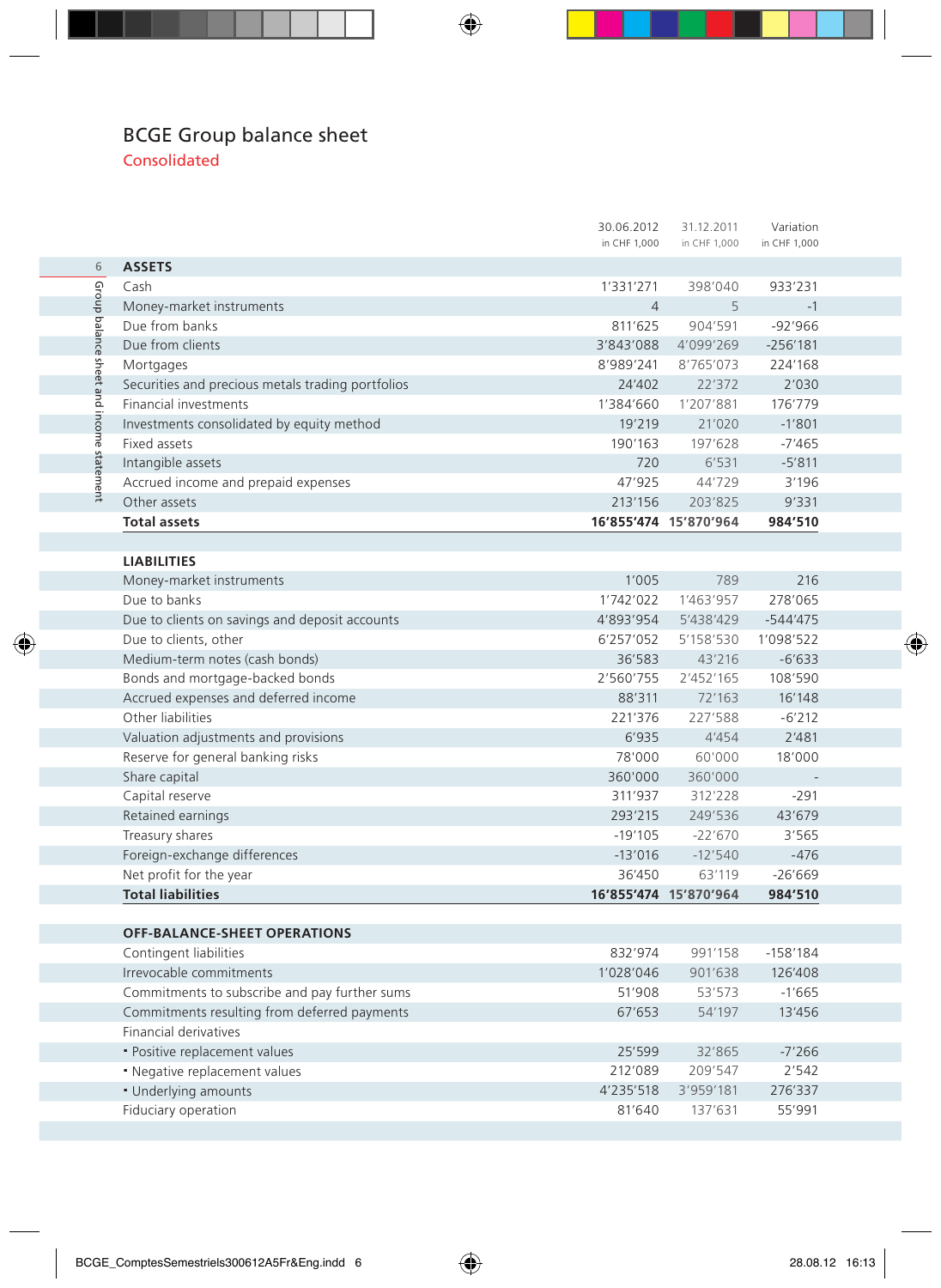### BCGE Group income statement

Consolidated

|                                                         | 30.06.2012 30.06.2011 |                           | Variation    |  |
|---------------------------------------------------------|-----------------------|---------------------------|--------------|--|
|                                                         |                       | in CHF 1,000 in CHF 1,000 | in CHF 1,000 |  |
| <b>INTEREST INCOME AND EXPENSES</b>                     |                       |                           |              |  |
| Interest and discount income                            | 150'692               | 144'040                   | 6'652        |  |
| Interest and dividends from trading portfolios          | 14                    | $\overline{2}$            | 12           |  |
| Interest and dividends from financial investments       | 9'764                 | 9'560                     | 204          |  |
| Interest expenses                                       | $-54'811$             | $-56'163$                 | 1'352        |  |
| Net interest income                                     | 105'659               | 97'439                    | 8'220        |  |
|                                                         |                       |                           |              |  |
| <b>COMMISSION AND FEE INCOME</b>                        |                       |                           |              |  |
| Commission income from lending                          | 19'930                | 18'600                    | 1'330        |  |
| Commission income from trading, securities and deposits | 21'531                | 23'439                    | $-1'908$     |  |
| Commission income from other services                   | 15'735                | 13'530                    | 2'205        |  |
| Commission expenses                                     | $-3'623$              | $-3'598$                  | $-25$        |  |
| <b>Total commission and fee income</b>                  | 53'573                | 51'971                    | 1'602        |  |
|                                                         |                       |                           |              |  |
| Net result of trading operations                        | 11'928                | 10'581                    | 1'347        |  |
|                                                         |                       |                           |              |  |
| <b>OTHER ORDINARY RESULTS</b>                           |                       |                           |              |  |
| Income from sale of financial investments               | 2'518                 | 668                       | 1'850        |  |
| Income from investments                                 | 1'127                 | 639                       | 488          |  |
| of which consolidated by the equity method              | 1'127                 | 639                       | 488          |  |
| Real estate income                                      | 538                   | 558                       | $-20$        |  |
| Other ordinary income                                   | 3'962                 | 4'439                     | $-477$       |  |
| Other ordinary expenses                                 | $-959$                | $-886$                    | $-73$        |  |
| Other ordinary income, net                              | 7'186                 | 5'418                     | 1'768        |  |
|                                                         |                       |                           |              |  |
| <b>Net operating income</b>                             | 178'346               | 165'409                   | 12'937       |  |
|                                                         |                       |                           |              |  |
| <b>OPERATING EXPENSES</b>                               |                       |                           |              |  |
| Payroll expenses                                        | $-60'919$             | $-61'101$                 | 182          |  |
| Other operating expenses                                | $-47'188$             | $-48'695$                 | 1'507        |  |
| <b>Net operating expenses</b>                           | $-108'107$            | $-109'796$                | 1'689        |  |
|                                                         |                       |                           |              |  |
| <b>Gross profit</b>                                     | 70'239                | 55'613                    | 14'626       |  |
|                                                         |                       |                           |              |  |
| Depreciation of fixed assets                            | $-16'450$             | $-11'050$                 | $-5'400$     |  |
| Valuation adjustments, provisions and losses            | $-8'582$              | $-9'314$                  | 732          |  |
|                                                         |                       |                           |              |  |
| Result before extraordinary items and taxes             | 45'207                | 35'249                    | 9'958        |  |
|                                                         |                       |                           |              |  |
| Extraordinary income                                    | 22'000                | 53                        | 21'947       |  |
| Extraordinary expenses                                  | $-19'598$             | $-1'568$                  | $-18'030$    |  |
| Taxes                                                   | $-11'159$             | $-6'037$                  | $-5'122$     |  |
|                                                         |                       |                           |              |  |
|                                                         |                       |                           |              |  |
| Net profit                                              | 36'450                | 27'697                    | 8'753        |  |